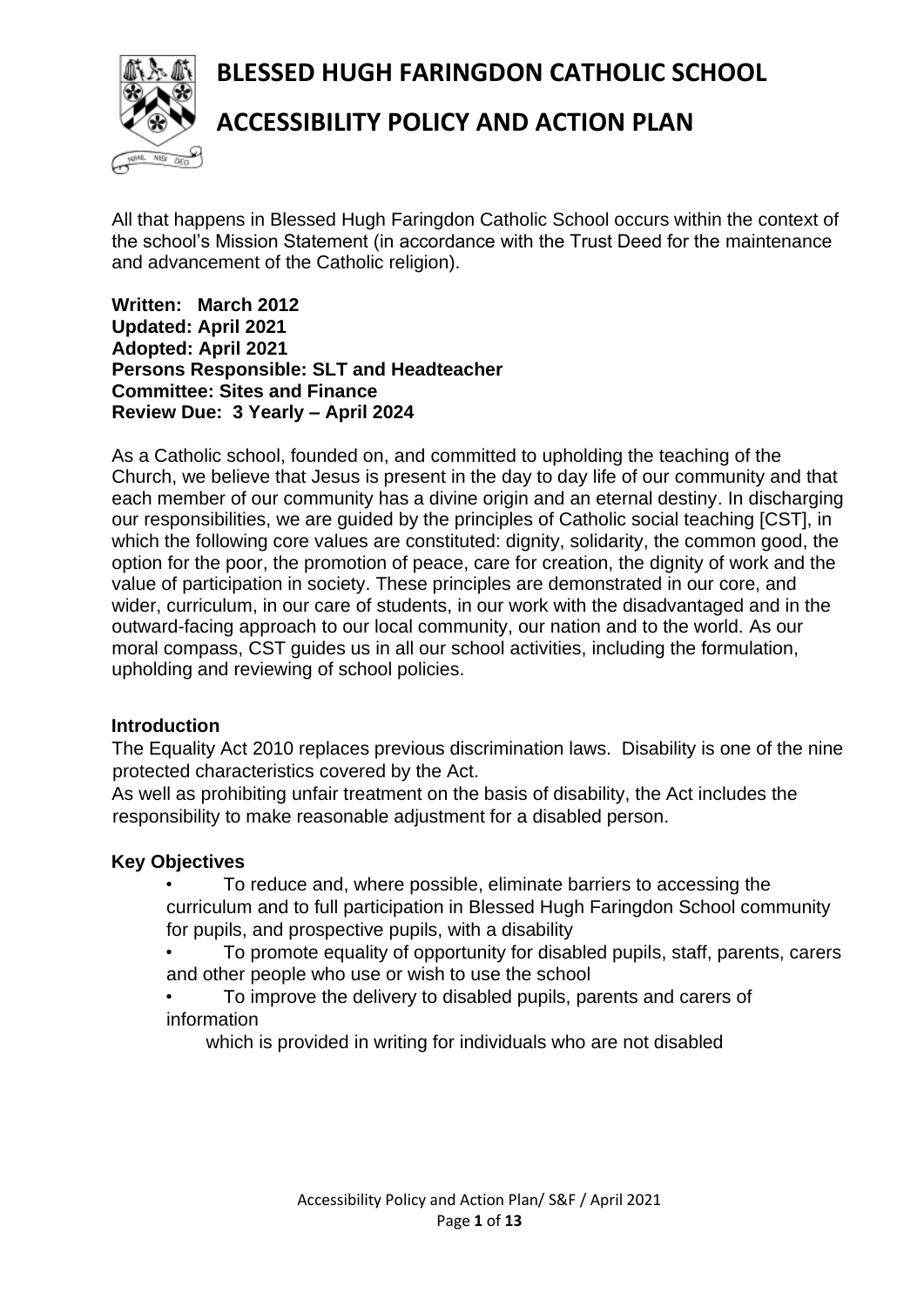## **Principles**

Blessed Hugh Faringdon recognises its duty under the Equality Act 2010:

- not to discriminate against disabled pupils in their admissions and exclusions, and provision of education and associated services
- not to treat disabled pupils less favourably
- to take reasonable steps to avoid putting disabled pupils at a substantial disadvantage
- to publish an Accessibility Plan
- to involve the existing and potential disabled community in preparation and review of the scheme
- to assess the impact of current and proposed policies on disability equality

Blessed Hugh Faringdon:

- recognises and values parents' knowledge of their child's disability and its effect on his/her ability to carry out normal activities, and respects the parents' and child's right to confidentiality
- provides all pupils with a broad and balanced curriculum, differentiated and adjusted to meet the needs of individual pupils and their preferred learning styles

• recognises its obligation to help disabled or potential disabled employees find solutions to practical obstacles which prevent disabled people making the most of employment opportunities

## **Activity**

#### **a) Education & related activities**

Blessed Hugh Faringdon will continue to seek and follow the advice of LA services, such as specialist teacher advisers and SEN inspectors/advisers, and of appropriate health professionals from the local NHS Trusts.

### **b) Physical environment**

Blessed Hugh Faringdon will take account of the needs of pupils, staff, parents, carers and visitors with physical difficulties and sensory impairments when planning and undertaking future improvements and refurbishment of the site and premises.

### **Provision of information**

Blessed Hugh Faringdon will make itself aware of local services, including those provided through the Local Authority, for providing information in alternative formats when required or requested.

#### **Linked Policies**

This Plan and scheme will contribute to the review and revision of related school policies:

- School Strategic Plan
- SEND policies
- Curriculum policies
- Equality policy
- Anti-Bullying Policy
- Mental Health Awareness Policy
- Supporting Students with Medical Needs

#### **Action Plan as below**

Accessibility Policy and Action Plan/ S&F / April 2021 Page **2** of **13**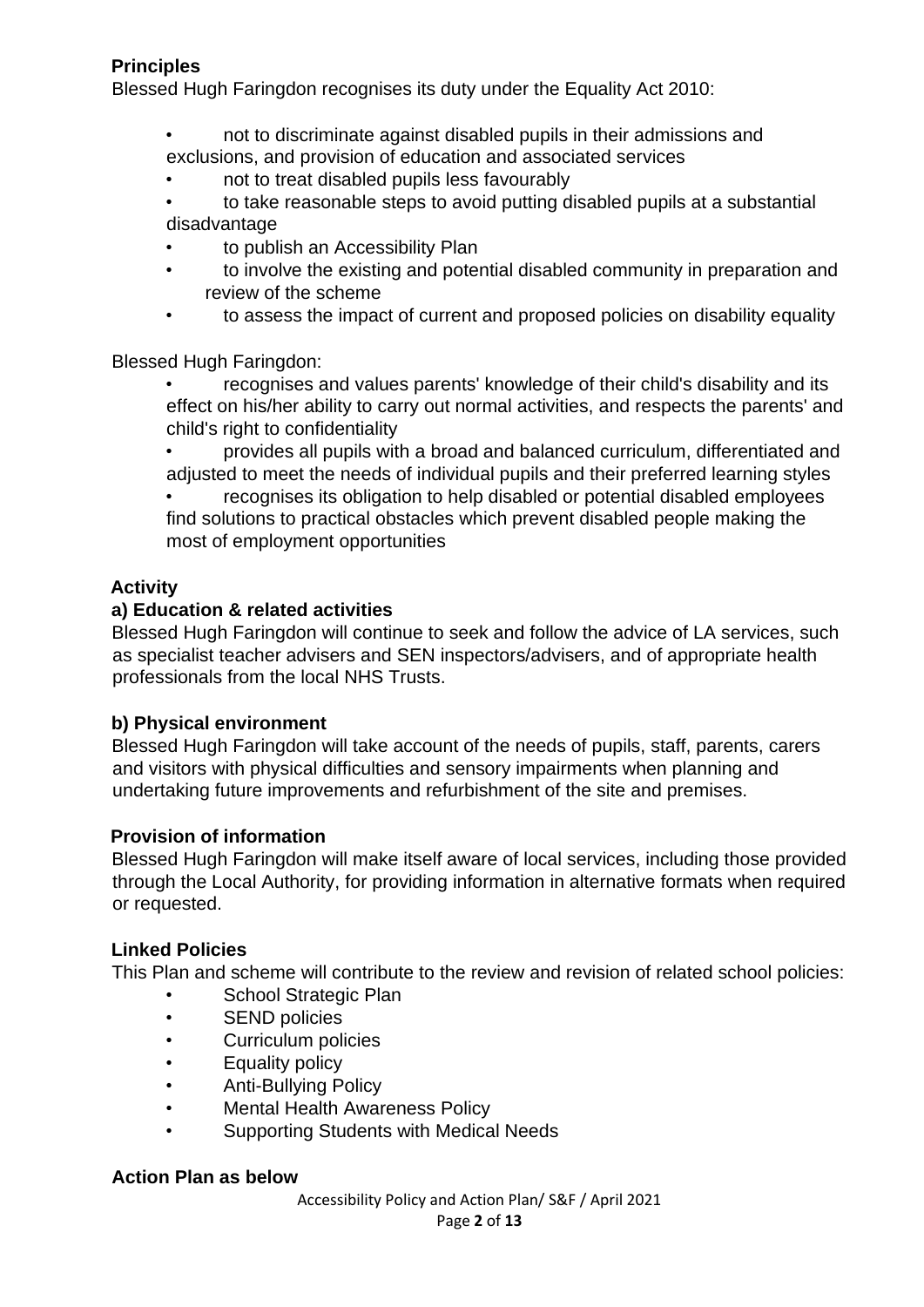| <b>Action Point</b>                                                                        | <b>Action / recommendation</b><br>required                                                                                                                                                                                                                                                                                                                                                                                                                                                                                                                                                                                                                   | <b>Staff involved</b>                                                                                                                                                                                                   | <b>Resources /</b><br>budget<br>implications | <b>Timescale</b>                     | <b>Monitored</b><br>By | <b>Comments</b>                                                                                                                                                                                                                                                                        |
|--------------------------------------------------------------------------------------------|--------------------------------------------------------------------------------------------------------------------------------------------------------------------------------------------------------------------------------------------------------------------------------------------------------------------------------------------------------------------------------------------------------------------------------------------------------------------------------------------------------------------------------------------------------------------------------------------------------------------------------------------------------------|-------------------------------------------------------------------------------------------------------------------------------------------------------------------------------------------------------------------------|----------------------------------------------|--------------------------------------|------------------------|----------------------------------------------------------------------------------------------------------------------------------------------------------------------------------------------------------------------------------------------------------------------------------------|
| 1) To support the<br>emotional and<br>healthy well being of<br>pupils with<br>disabilities | To reassess the school's<br>anti-bullying policy to<br>ensure it is effective for<br>pupils with disabilities<br>Use TA support as and<br>$\bullet$<br>when required<br>Use SENCO, Asperger &<br>Inclusion support<br>Liaise with health agencies<br>and LA advisory staff<br>To support pupils with<br>disabilities, particularly on<br>transition from primary to<br>secondary and from<br>secondary to college<br>To have regular contact<br>$\bullet$<br>with parents when required<br>To review pupils' progress<br>regularly<br>Staff mental health training<br>awareness<br>Raise awareness at HOD<br>meeting<br><b>Access to School</b><br>Counselor | Assistant Head,<br>SENCO, Head<br>of Base,<br>Inclusion<br>Manager, Yr.<br>Heads, Form<br>Tutors,<br>Teachers,<br>Teaching<br>Assistants,<br>Pastoral<br>Support<br>14-19 & G & T<br>coordinator<br>School<br>counselor | Staff time<br>when<br>required               | Ongoing<br>throughout<br>the<br>year |                        | <b>Anti Bullying</b><br><b>Policy</b><br>reviewed<br><b>Jan 2021</b><br>includes<br>disability<br><b>Mental</b><br><b>Health</b><br><b>Awareness</b><br><b>Policy Oct</b><br>2020<br><b>Supporting</b><br><b>Children with</b><br>medical<br><b>Needs</b><br><b>Policy Nov</b><br>2020 |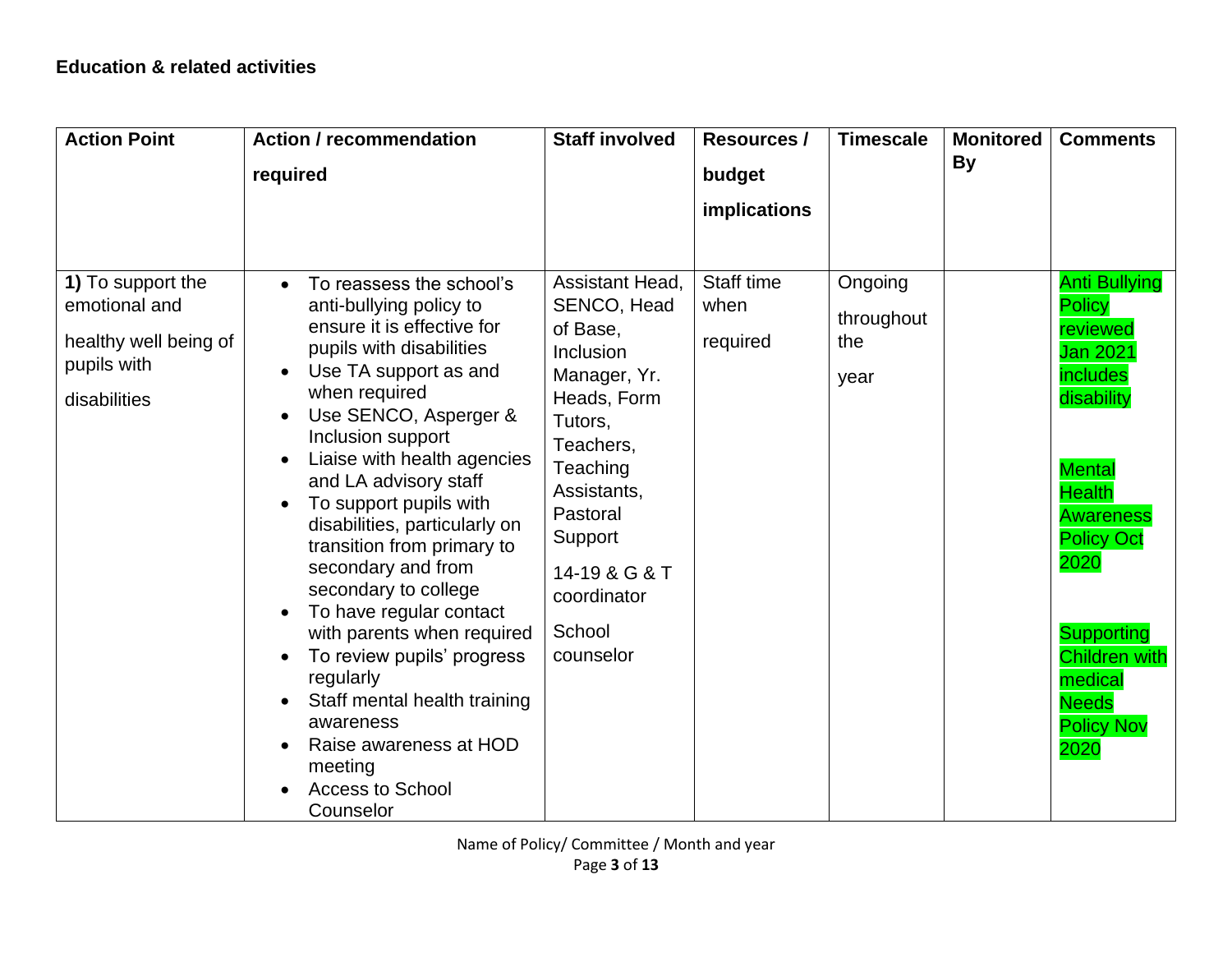|  |  |  | <b>Staff mental</b><br>health<br>awareness<br>training all<br>staff<br><b>ELSA</b><br>training -<br>Learning<br><b>Support staff</b> |
|--|--|--|--------------------------------------------------------------------------------------------------------------------------------------|
|  |  |  | 1 DDSL<br>trained as<br>Mental<br><b>Health First</b><br>Aider, newly<br>appointed<br>DDSL to<br>undertake<br>training               |
|  |  |  | <b>SEN &amp; Base</b><br>meet the<br>parents<br>coffee<br>mornings                                                                   |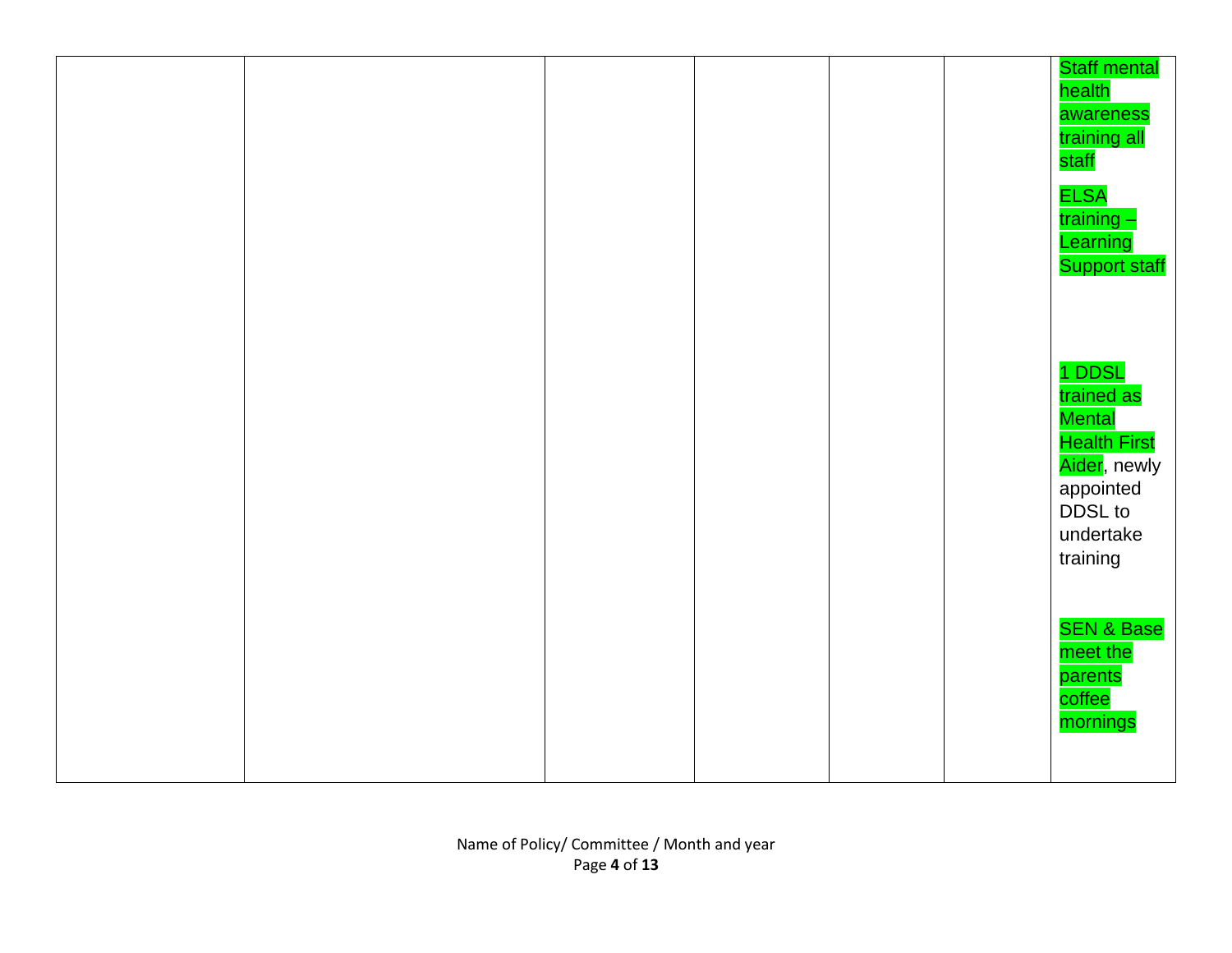|                                                                                 |                                                                                                                                                                                                     |                                                |                                                                                                                                         |                                                            | Appointment<br>of School<br>counselor<br><b>Subscription</b><br>to Educare -<br>on line<br>learning<br>platform<br>including<br>many<br>awareness<br>courses<br>accessible<br>by all staff &<br><b>Governors</b> |
|---------------------------------------------------------------------------------|-----------------------------------------------------------------------------------------------------------------------------------------------------------------------------------------------------|------------------------------------------------|-----------------------------------------------------------------------------------------------------------------------------------------|------------------------------------------------------------|------------------------------------------------------------------------------------------------------------------------------------------------------------------------------------------------------------------|
| 2) To ensure pupils<br>with disabilities have<br>support with their<br>learning | TA input as required<br>$\bullet$<br>ICT resources - use of<br>laptops<br>Withdrawal teaching<br>$\bullet$<br>In class intervention with<br>$\bullet$<br>identified pupils in English<br>and maths. | <b>SENCO, TAS</b><br>Base &<br>Inclusion staff | Staff time<br><b>Differentiated</b><br><b>SEN</b><br>materials<br>from SEN<br>budget.<br>Additional<br>support staff<br>$time - budget$ | Short term<br>then<br>ongoing<br>throughout<br>the<br>year | Programme<br>to introduce<br>visualizer<br>technology<br><u>in</u><br>classrooms<br><b>Audio Visual</b><br>installed in<br><b>Sports Hall</b><br>Easter 2021                                                     |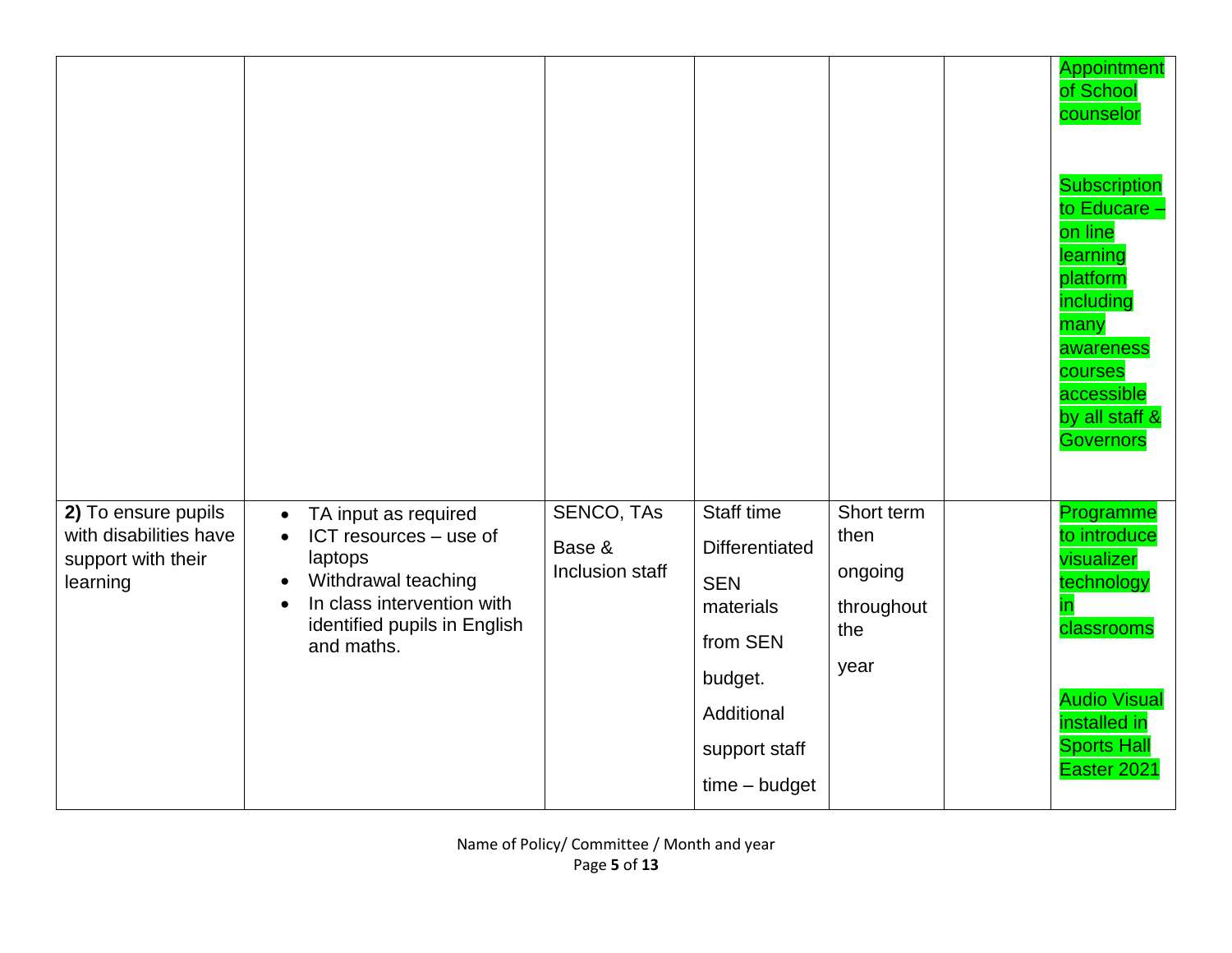|                                                                                                                                                                                       |                                                                                                                                                                                                                                                            |                                                                                                 | implication                                                                                                                                                                                                                           |                                                                                                        |                                                                                                                                                                  |
|---------------------------------------------------------------------------------------------------------------------------------------------------------------------------------------|------------------------------------------------------------------------------------------------------------------------------------------------------------------------------------------------------------------------------------------------------------|-------------------------------------------------------------------------------------------------|---------------------------------------------------------------------------------------------------------------------------------------------------------------------------------------------------------------------------------------|--------------------------------------------------------------------------------------------------------|------------------------------------------------------------------------------------------------------------------------------------------------------------------|
| 3) To ensure<br>lessons provide<br>opportunities for all<br>pupils to achieve<br>and barriers to<br>learning have been<br>identified with<br>reasonable<br>adjustments being<br>made. | Show disabled people in a<br>$\bullet$<br>'positive light' within the<br>school curriculum<br>To continue with PHSE<br>initiatives to raise<br>awareness of disability<br><b>issues</b><br>Ensure reasonable<br>adjustment made in all<br>curriculum areas | Subject<br>Leaders<br>consultation<br>with<br>Occupational<br>Therapist and<br>Physiotherapist. | Purchase of<br>teaching<br>materials e.g.<br>books / films,<br>musical<br>equipment,<br>Curricular<br>equipment,<br>to be bought<br>from learning<br>area budgets.<br>Changes to<br>physical<br>environment<br>to be funded<br>by DFC | Ongoing<br>throughout<br>the<br>year<br>Physical<br>changes to<br>building as<br>and when<br>practical | <b>Audit PSHE</b><br>to ensure<br>delivery<br>covers all<br>protected<br>categories-<br>new<br>Assistant<br>Head with<br>responsibility<br>for PSHE to<br>review |
| 4) To set suitable<br>learning challenges<br>for all pupils<br>including those with<br>disabilities                                                                                   | To set challenging but<br>$\bullet$<br>attainable targets for all<br>pupils<br>Targets to be reviewed<br>$\bullet$<br>regularly                                                                                                                            | <b>Teaching staff</b><br>Exams and<br>Assessment<br><b>Officer</b><br><b>TAs</b>                | Staff time                                                                                                                                                                                                                            | Ongoing<br>throughout<br>the year                                                                      | <b>Disability</b><br>Tsar<br>(possibly<br>Senco) to<br>report on<br>progress                                                                                     |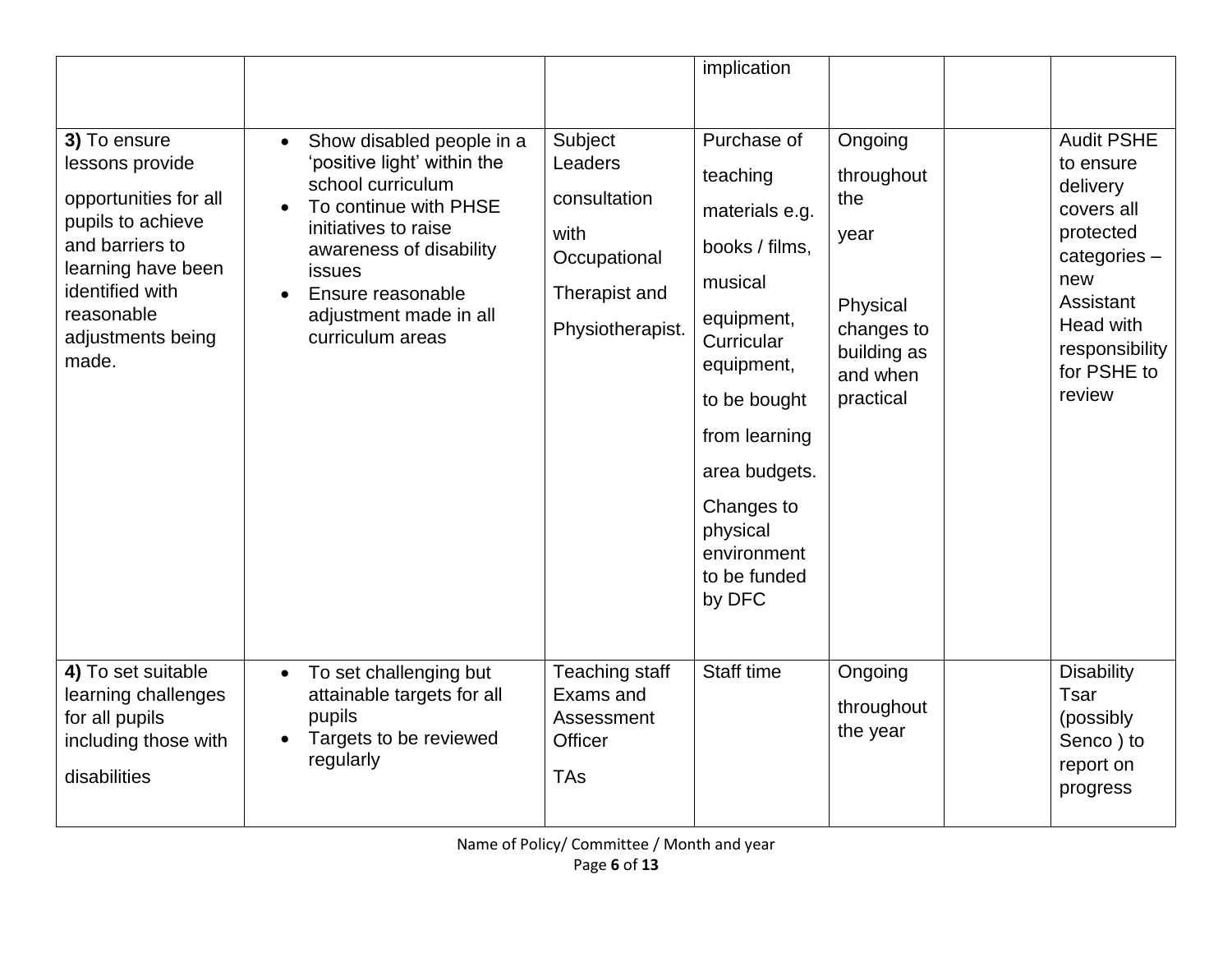|                                                                                                         | To monitor the pupils via<br>$\bullet$<br>progress data, exam data,<br>teacher information                                                                                                                                                                                                                                                                |                                                          |                                                                                                       |                                   |                                                                                                                                                                                                                                                                                                                                                              |
|---------------------------------------------------------------------------------------------------------|-----------------------------------------------------------------------------------------------------------------------------------------------------------------------------------------------------------------------------------------------------------------------------------------------------------------------------------------------------------|----------------------------------------------------------|-------------------------------------------------------------------------------------------------------|-----------------------------------|--------------------------------------------------------------------------------------------------------------------------------------------------------------------------------------------------------------------------------------------------------------------------------------------------------------------------------------------------------------|
| 5) To ensure a<br>differentiated<br>curriculum is in<br>place for pupils with<br>learning difficulties. | To have a specific options<br>$\bullet$<br>'pathway' set up for pupils<br>with learning difficulties in<br>KS4<br>To teach 'alternative<br>courses' to GCSE in KS4<br>To support pupils with<br>$\bullet$<br>disabilities if they choose<br>college placements<br>To ensure that TAs receive<br>training e.g. dyslexia and<br>autistic spectrum disorders | SENCO, Head<br>of Asperger,<br>14-19 Co-<br>coordinator, | Timetable,<br>staff time,<br>resources<br>for teaching<br>new courses,<br>differentiated<br>materials | Ongoing<br>throughout<br>the year | <b>Proactive</b><br>relationship<br>with Reading<br><b>College to</b><br>identify<br>students<br>who would<br>benefit from<br>their offer<br><b>Basic level</b><br>1, 2, 3<br><b>Pathway in</b><br>place<br><b>Accelerated</b><br><b>Learning Co-</b><br>coordinator<br>(G & T)<br>appointed<br><b>TA</b> contracts<br>in place to<br>allow<br>participation |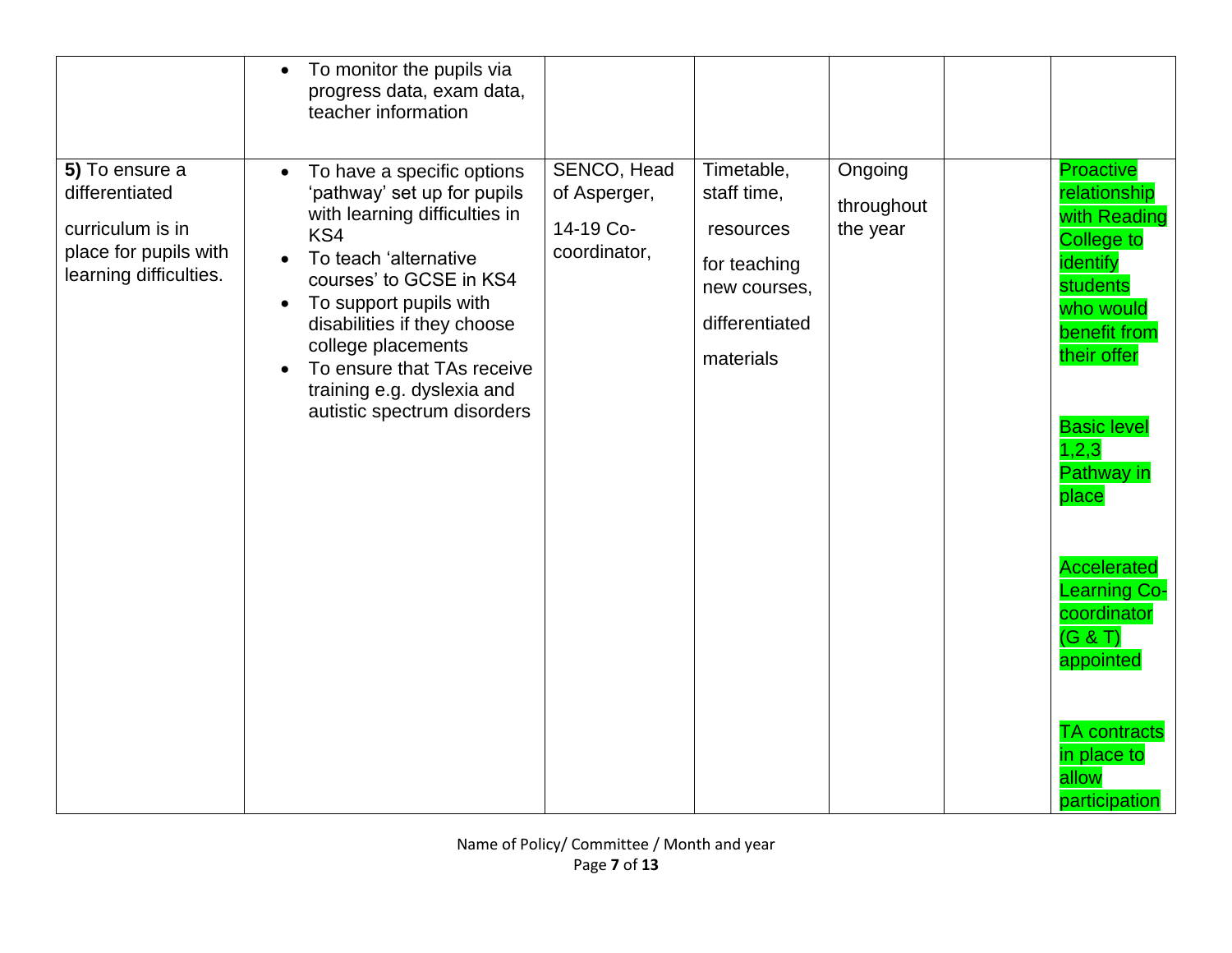|                                                                                                       |                                                                                                                                                                                                                                                                                                                                                                                                                                                                                  |                                                                             |                                                                                                                                               |                                    | in INSET<br>Day training                                 |
|-------------------------------------------------------------------------------------------------------|----------------------------------------------------------------------------------------------------------------------------------------------------------------------------------------------------------------------------------------------------------------------------------------------------------------------------------------------------------------------------------------------------------------------------------------------------------------------------------|-----------------------------------------------------------------------------|-----------------------------------------------------------------------------------------------------------------------------------------------|------------------------------------|----------------------------------------------------------|
| 6) To ensure that<br>teachers<br>differentiate<br>effectively for all<br>pupils' needs in<br>lessons. | Teachers to be made<br>$\bullet$<br>aware that they may need<br>to provide additional time<br>for pupils with disabilities to<br>complete work and for<br>exams and tests.<br>Reasonable adjustments<br>made to practical activities<br>and/or use of TA support.<br>Support to remove 'barriers<br>$\bullet$<br>to learning'.<br>Consider methods of<br>$\bullet$<br>assessment for pupils with<br>disabilities $-$ e.g. use of<br>reader, scribe etc,<br>alternatives to audio | SENCO, Head<br>of Asperger's<br>Base,<br>Teachers,<br><b>TAs</b>            | Staff time<br><b>Differentiated</b><br>materials for<br>assessment                                                                            | Ongoing<br>throughout<br>the year. |                                                          |
| 7) To ensure<br>effective access to<br>ICT equipment for<br>pupils with<br>disabilities               | To provide additional<br>$\bullet$<br>software / equipment e.g.<br>voice recognition, tracker<br>balls etc.<br>To purchase equipment for<br>pupils with visual<br>impairment<br>To give pupils with<br>$\bullet$<br>disabilities access to ICT<br>equipment to use in class<br>when they have difficulties<br>with writing/exams<br>Adapt systems to cater for<br>pupil's individual needs in<br><b>ICT</b>                                                                      | SENCO,<br><b>Network</b><br>Manager,<br>advice from<br>outside<br>agencies. | Purchase of<br>equipment for<br>use with<br>Special<br><b>Needs</b><br>budget, ICT<br>budget,<br>possible<br>individual<br>student<br>funding | Long term.                         | <b>Bank of</b><br>laptops in<br>place for<br>student use |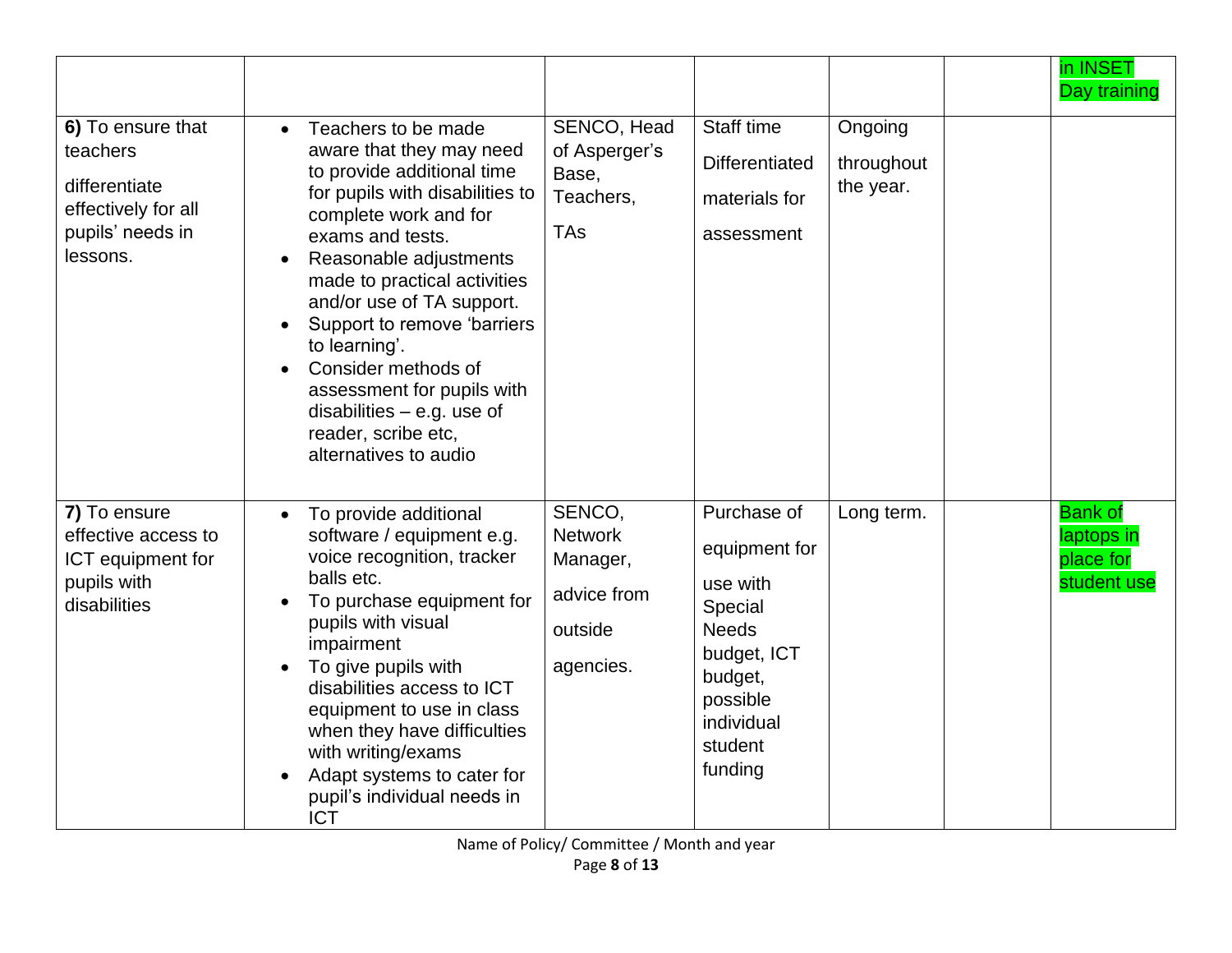|                                                                                                                                                        | Develop the VLE in such a<br>way that it allows people<br>with different needs<br>accessibility                                                                                                                                                                                                                               |                                                                     | available from<br>LA.                                         |                                    |                                                                                         |
|--------------------------------------------------------------------------------------------------------------------------------------------------------|-------------------------------------------------------------------------------------------------------------------------------------------------------------------------------------------------------------------------------------------------------------------------------------------------------------------------------|---------------------------------------------------------------------|---------------------------------------------------------------|------------------------------------|-----------------------------------------------------------------------------------------|
| 8) To ensure<br>reasonable access<br>on school trips for<br>pupils with<br>disabilities                                                                | To complete full risk<br>assessments of all school<br>trips including risk<br>assessments of pupils with<br>disabilities so that<br>reasonable adjustments<br>can be made.<br>Some TA support provided<br>for the school trip if<br>required.<br>Check that the proposed<br>venue has the appropriate<br>disabled facilities. | SENCO, Head<br>of Asperger's<br>Base, EVC,<br>TAs, party<br>leaders | <b>Budget</b><br>implications<br>for<br>additional TA<br>time | Ongoing<br>throughout<br>the year. | Use of<br>school trip<br>monitoring<br>system<br><b>EVOLVE</b><br>providing<br>protocol |
| 9) To raise staff<br>awareness of<br>issues surrounding<br>all disabilities (as<br>included under the<br>definition of a<br>disability in the<br>DDA). | Staff training re. the DDA<br>$\bullet$<br>to raise awareness of<br>implications<br>Ongoing staff training re.<br>differentiation and<br>removing barriers to<br>learning<br>Dyslexia training with<br>$\bullet$<br>training on EBD and<br>autistic spectrum disorders.                                                       | SENCO, Head<br>of Asperger's<br>Base, Head of<br><b>CPD</b>         | Staff time,<br>External<br>training costs                     | Ongoing<br>throughout<br>the year. | <b>Specific</b><br>briefing on<br>individual<br>student<br>needs                        |

# **Physical Environment**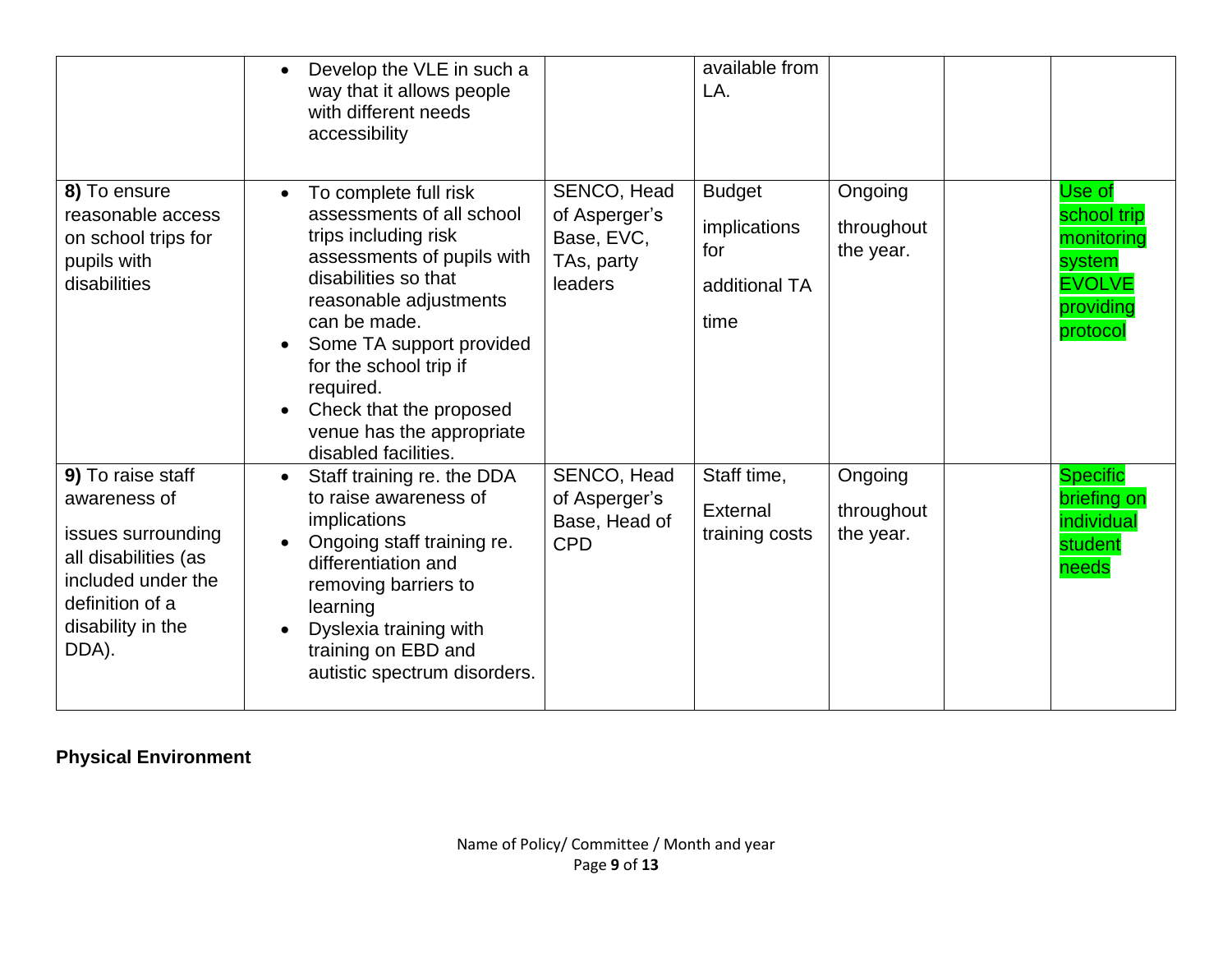| <b>Action Point</b>                                  | Action /<br>recommendation<br>required                                                                                                                                                                                                                                                                                                                                                                                                    | <b>Staff involved</b>                                                           | <b>Resources /</b><br>budget<br>implications | <b>Timescale</b>                                      | <b>Monitored</b><br>by | <b>Comment</b>                                                        |
|------------------------------------------------------|-------------------------------------------------------------------------------------------------------------------------------------------------------------------------------------------------------------------------------------------------------------------------------------------------------------------------------------------------------------------------------------------------------------------------------------------|---------------------------------------------------------------------------------|----------------------------------------------|-------------------------------------------------------|------------------------|-----------------------------------------------------------------------|
| 1) Provide<br>ramped<br>wheelchair<br>access         | Ramps required to:<br>exit by<br>$\bullet$<br>Asperger's unit                                                                                                                                                                                                                                                                                                                                                                             | SBM, Site<br>Controller                                                         |                                              |                                                       | Sites &<br>Finance     | <b>Full</b><br>accessibility in<br>place from/to<br><b>BMW Centre</b> |
| 2) Fire and<br>emergency<br>evacuation<br>procedures | Need to<br>$\bullet$<br>regularly review<br>the escape<br>strategy,<br>management<br>controls and<br>staff training<br>needed as<br>appropriate.<br>Evacuation<br>$\bullet$<br>plans (PEEPs)<br>need to include<br>visitors with<br>disabilities;<br>including those<br>using<br>wheelchairs,<br>those who are<br>ambulant and<br>those who are<br>sight /hearing<br>impaired.<br>PEEPs need to<br>$\bullet$<br>be reviewed<br>regularly. | Head Teacher,<br>Health & Safety<br>Officer(SBM),<br>SENCO, Head of<br>Asperger | Possible cost of<br>training.                | Short term then<br>ongoing<br>throughout the<br>year. | Sites &<br>Finance     | 1 PEEP in<br>place                                                    |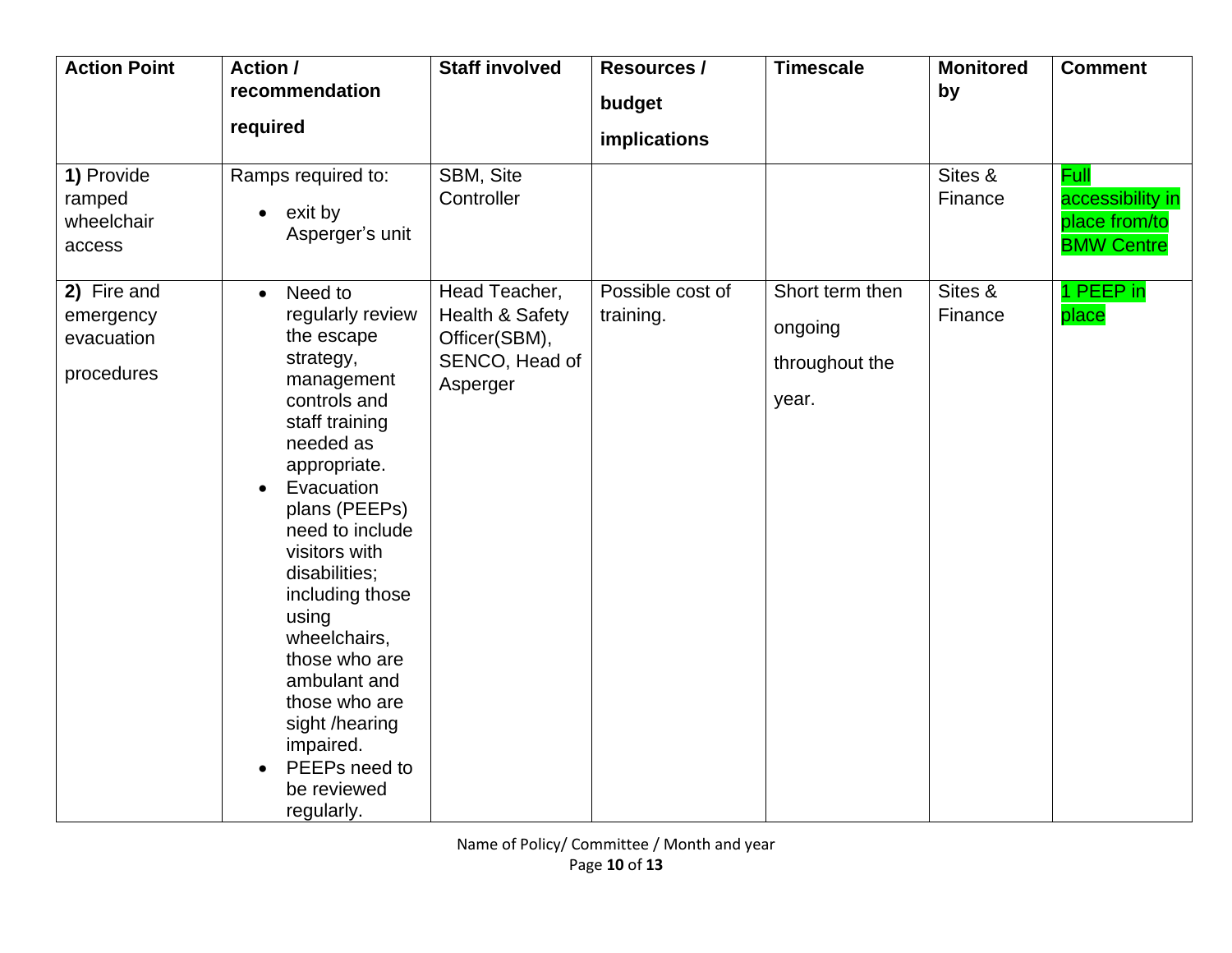# **Provision of information**

| <b>Action Point</b>                                                                                                             | Action /<br>recommendation<br>required                                                                                                                     | <b>Staff involved</b>                                  | <b>Resources /</b><br>budget<br>implications                                      | <b>Timescale</b>                                                                       | <b>Monitored</b><br><b>By</b> | <b>Comments</b>                                                                                                                                                                           |
|---------------------------------------------------------------------------------------------------------------------------------|------------------------------------------------------------------------------------------------------------------------------------------------------------|--------------------------------------------------------|-----------------------------------------------------------------------------------|----------------------------------------------------------------------------------------|-------------------------------|-------------------------------------------------------------------------------------------------------------------------------------------------------------------------------------------|
| 1) To ensure we<br>have an<br>understanding of<br>accessibility<br>requirements in<br>our school<br>community                   | <b>Parental/Carers</b><br>$\bullet$<br>survey/update<br>data form on<br>Progresso                                                                          | Office Manager &<br>administrative<br>staff            | Time,<br>photocopying &<br>postage                                                | New Intake,<br>Autumn Term to<br>address Yr7 and<br>ongoing for in-<br>year applicants | <b>SBM</b>                    | <b>Contact LA</b><br>to see if<br>there is any<br>written<br>literature<br>available in<br>different<br>languages<br>Pop up<br>signage in<br>Polish<br>Headmaster<br>welcome in<br>Polish |
| 2) To ensure that<br>written information<br>provided to all<br>pupils is<br>accessible to<br>those pupils with<br>disabilities. | Standard<br>$\bullet$<br>information for<br>pupils might<br>include;<br>homework, time-<br>tables,<br>worksheets.<br>Easy language or<br>taped information | SENCO, Head of<br>Asperger's Base,<br>TAs, admin staff | <b>Budget</b><br>implications re<br>photocopying<br>resources and<br>audio tapes. | Short term then<br>ongoing<br>throughout the<br>year.                                  |                               |                                                                                                                                                                                           |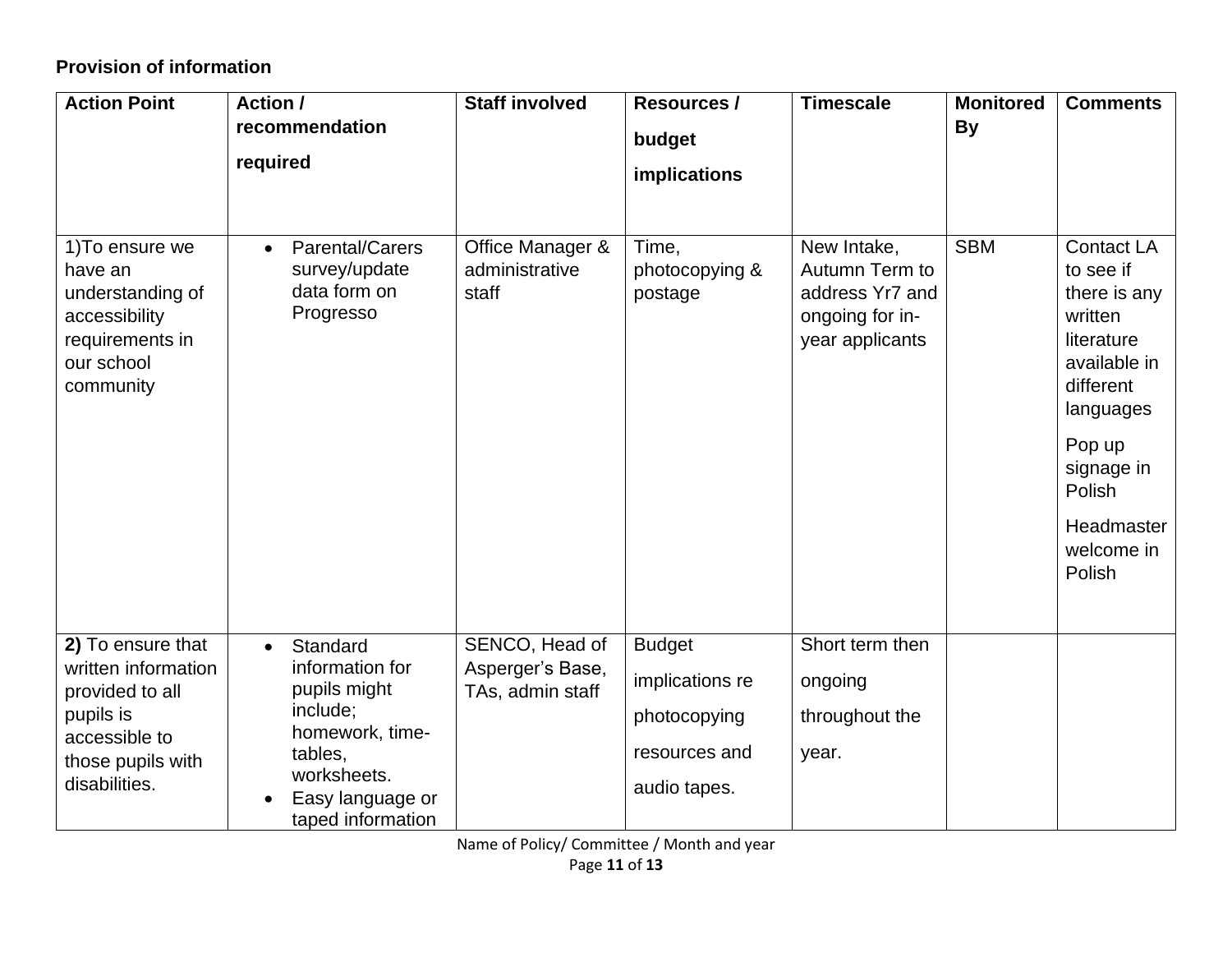|                                                                                                  | (on request) for<br>pupils with<br>learning<br>difficulties.<br>Pictures or<br>symbols for pupils<br>with<br>communication<br>difficulties.<br>Enlarged print.<br>Need to discuss,<br>and gain advice<br>on, all<br>requirements with<br>parents |                                                               |                                                                                   |                                                       |                                                                          |
|--------------------------------------------------------------------------------------------------|--------------------------------------------------------------------------------------------------------------------------------------------------------------------------------------------------------------------------------------------------|---------------------------------------------------------------|-----------------------------------------------------------------------------------|-------------------------------------------------------|--------------------------------------------------------------------------|
| 3) To ensure that<br>written information<br>presented to<br>groups is in a user<br>friendly way. | Some pupils may<br>$\bullet$<br>need information<br>to be read aloud<br>etc.                                                                                                                                                                     | All teaching and<br>support staff.                            | Time<br>implications                                                              | Short term then<br>ongoing<br>throughout the<br>year. |                                                                          |
| 4) ICT facilities to<br>produce written<br>information in<br>different formats.                  | To have access to<br>$\bullet$<br>laptops / ICT<br>facilities for all<br>curriculum support<br>staff.                                                                                                                                            | SENCO, Head of<br>Asperger's Base,<br>TAs, Network<br>manager | Possibly looking<br>at increasing the<br>number of<br>laptops<br>available to TAs | Long term then<br>ongoing<br>throughout the<br>year.  | Investigate<br>as to<br>whether<br>website has<br>language<br>translator |